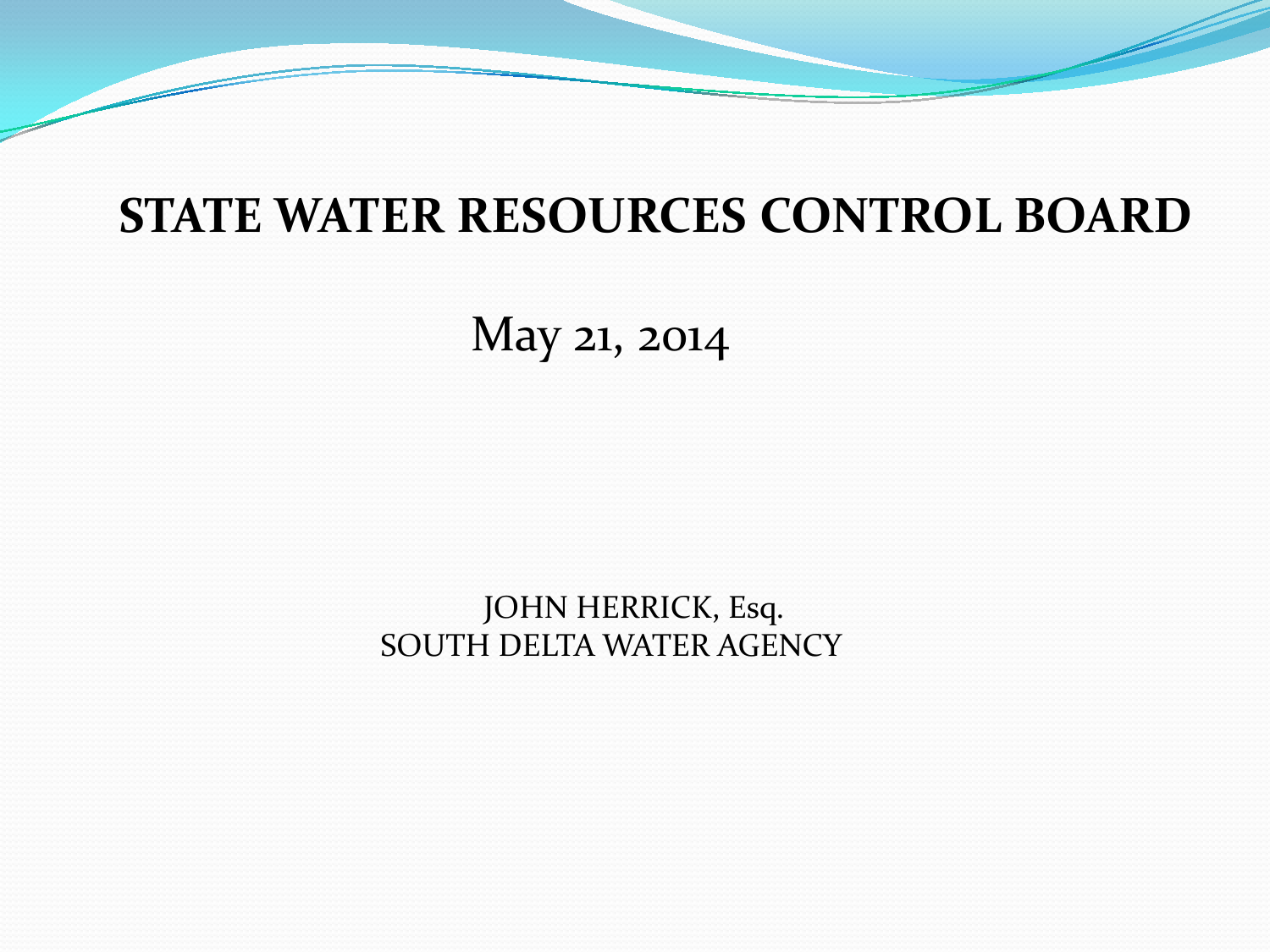"The Bureau will not divert from any watershed any water which is needed to satisfy the existing or potential needs within that watershed. For example, no water will be diverted which will be needed for the full development of all of the irrigable lands within the watershed, nor would there be water needed for municipal and industrial purposes or future maintenance of fish and wildlife resources."

"No area will be deprived of water to meet the needs of another. Nor will any area be asked to pay for water delivered to another."

"Under this Act the water rights of northern California will remain securely protected. In addition, sufficient money is provided for construction of local projects to meet the pressing needs for flood control, recreation and water deliveries in the north."

> USBR Acting Regional Director, R. C. Callard, 1956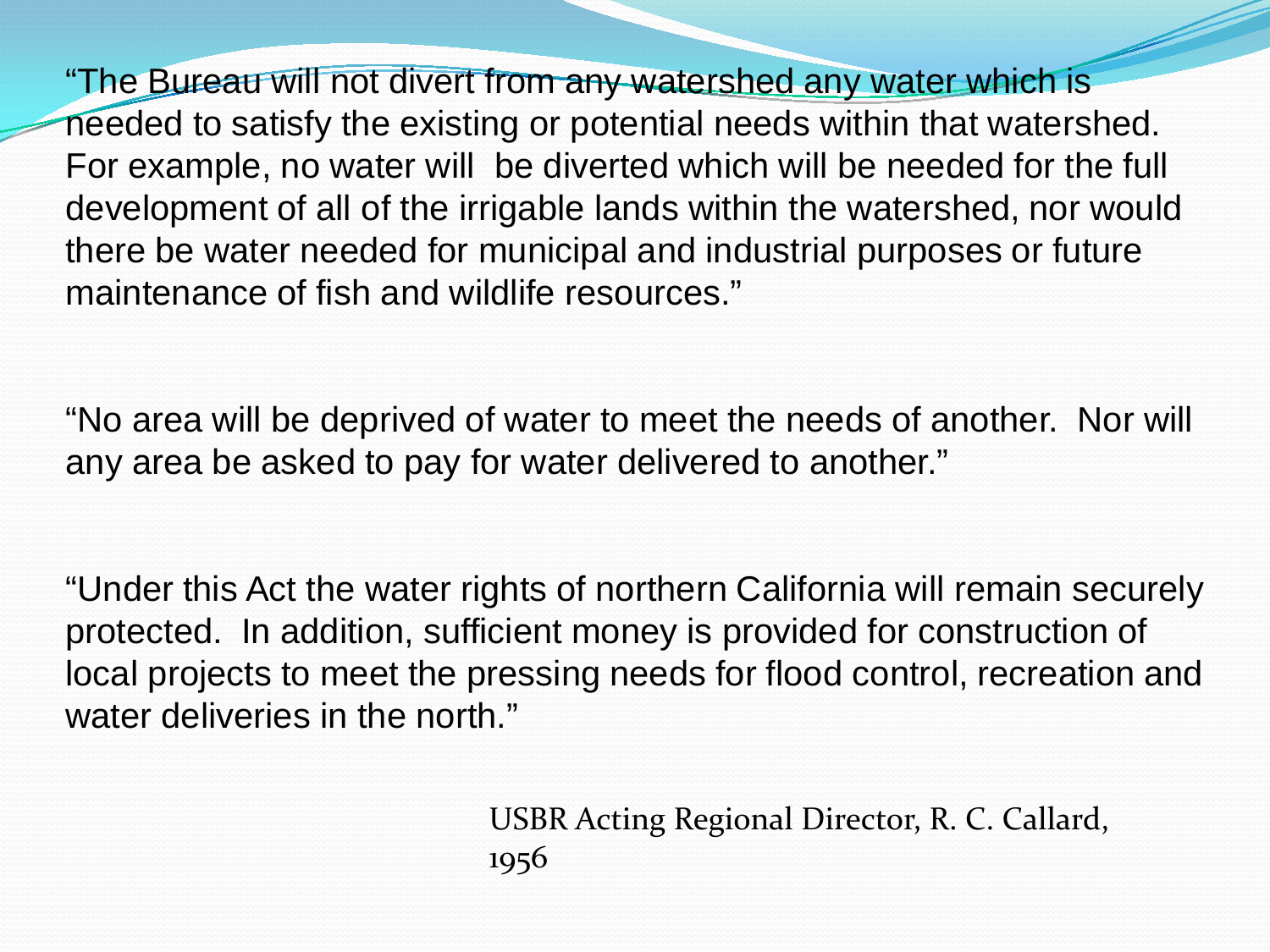Water Code Sections 11100 et.seq. CENTRAL VALLEY PROJECT

Section 11207. Primary purposes

…

 Shasta Dam shall be constructed and used primarily for the following purposes:

(c) Salinity control in the Sacramento-San Joaquin Delta.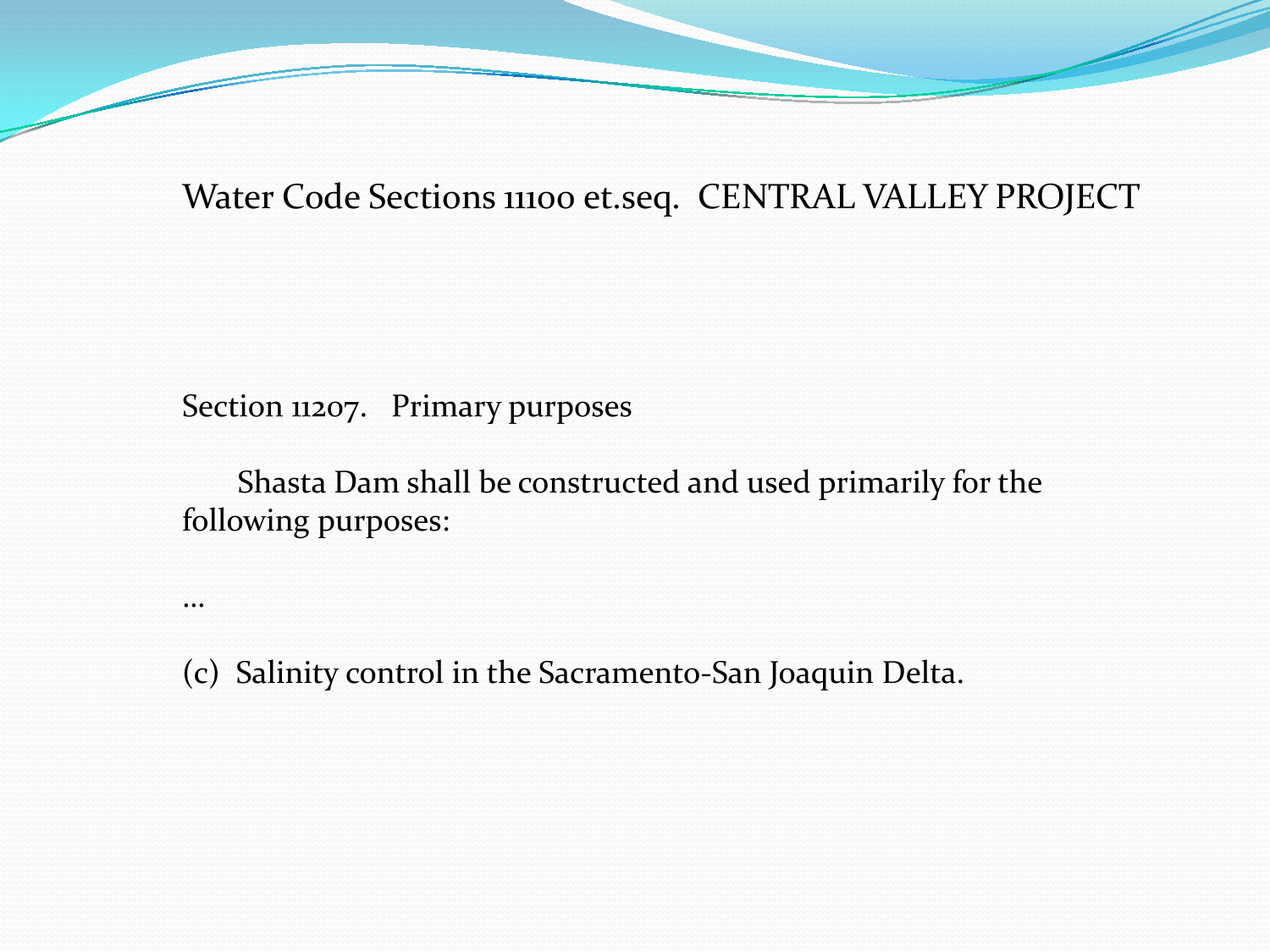Water Code Sections 11460 et.seq. AREA OF ORIGIN

Section 11460. Prior right to watershed water

 In the construction and operation by the department of any project under the provisions of this part a watershed or area wherein water originates, or an area immediately adjacent thereto which can be conveniently be supplied with water therefrom, shall not be deprived by the department directly or indirectly of the prior right to all the water reasonable required to adequately supply the beneficial needs of the watershed, area, or any of the inhabitants or property owners therein.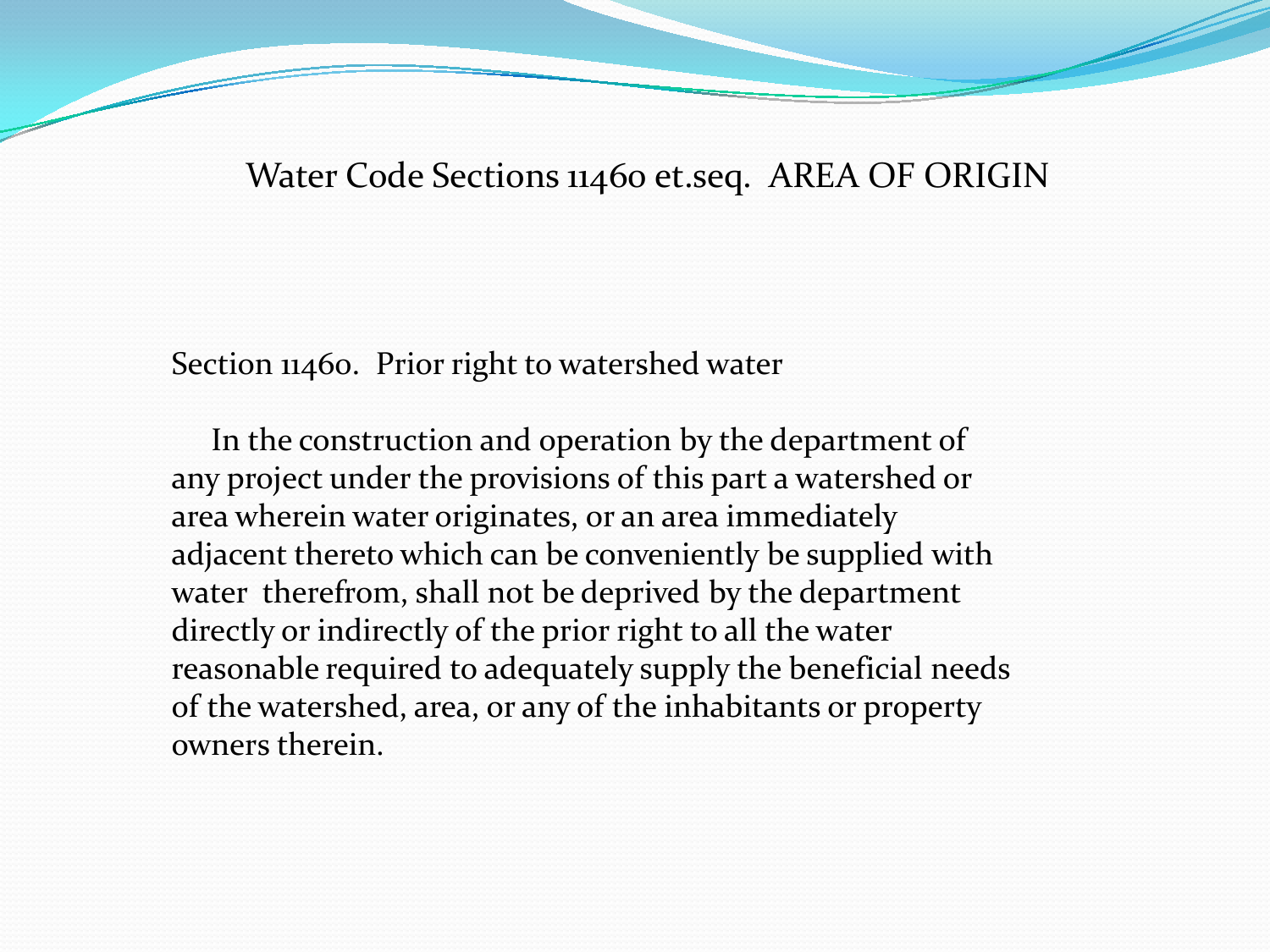## § 12200. Legislative findings and declaration

 The Legislature hereby finds that the water problems of the Sacramento-San Joaquin Delta are unique within the State; the Sacramento and San Joaquin Rivers join at the Sacramento-San Joaquin Delta to discharge their fresh water flows into Suisun, San Pablo and San Francisco Bays and thence into the Pacific Ocean; the merging of fresh water with saline bay waters and drainage waters and the withdrawal of fresh water for beneficial uses *creates an acute problem of salinity intrusion* into the vast network of channels and sloughs of the Delta; the State Water Resources Development System has as one of its objectives the transfer of waters from water-surplus areas in the Sacramento Valley and the north coastal area to water-deficient areas to the south and west of the Sacramento-San Joaquin Delta via the Delta; water surplus to the needs of the areas in which it originates is gathered in the Delta and thereby provides a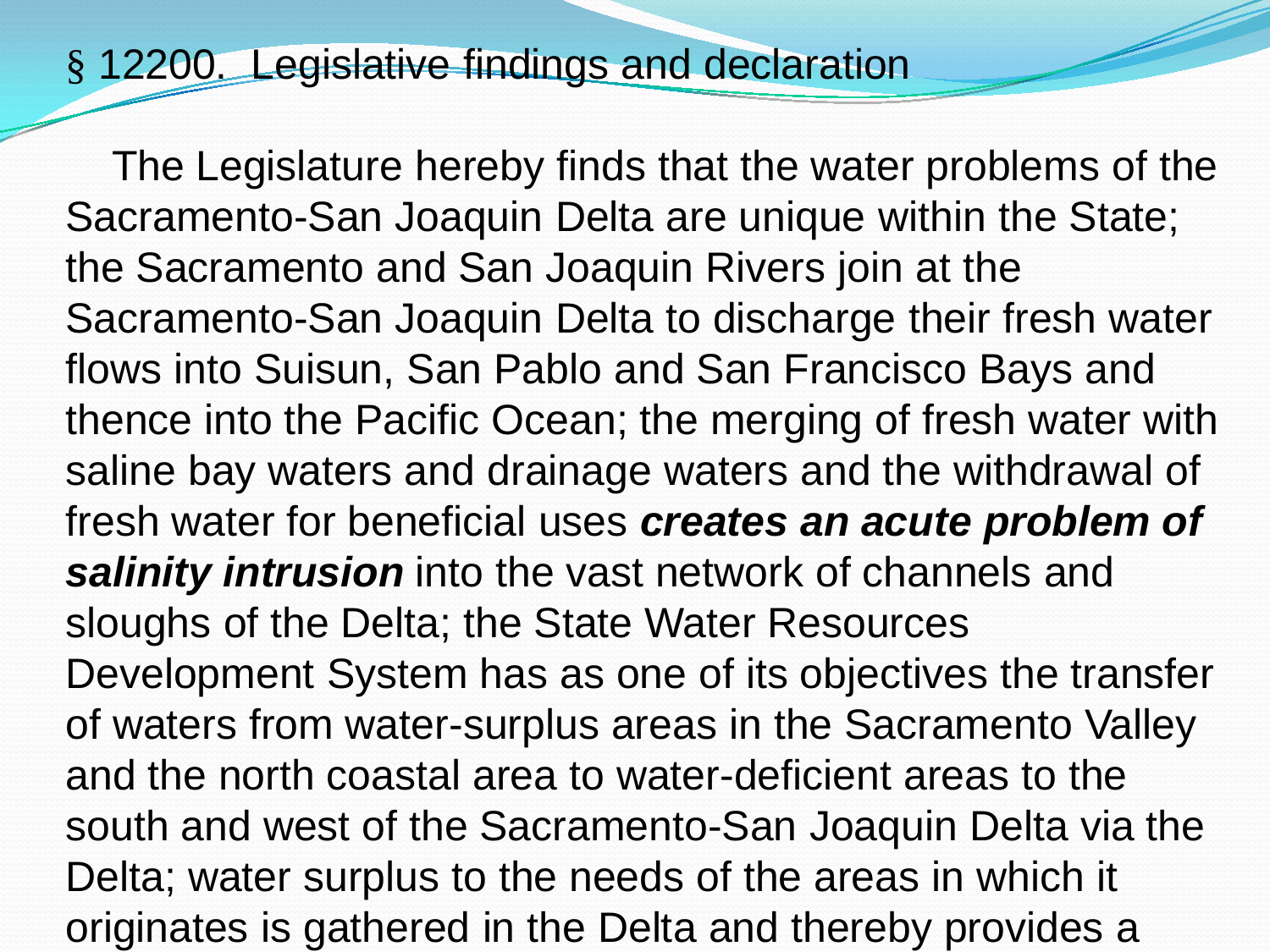### § 12201. Necessity of maintenance of water supply

 The Legislature finds that the maintenance of an adequate water supply in the Delta sufficient to maintain and expand agriculture, industry, urban, and recreational development in the Delta area as set forth in Section 12220, Chapter 2, of this part, and to provide a common source of fresh water for export to areas of water deficiency is necessary to the peace, health, safety, and welfare of the people of the State, except that delivery of such water shall be subject to the provisions of Section 10505 and Sections 11460 to 11463, inclusive, of this code.

§ 12202. Salinity control and adequate water supply

Among the functions . . . by the State . . . in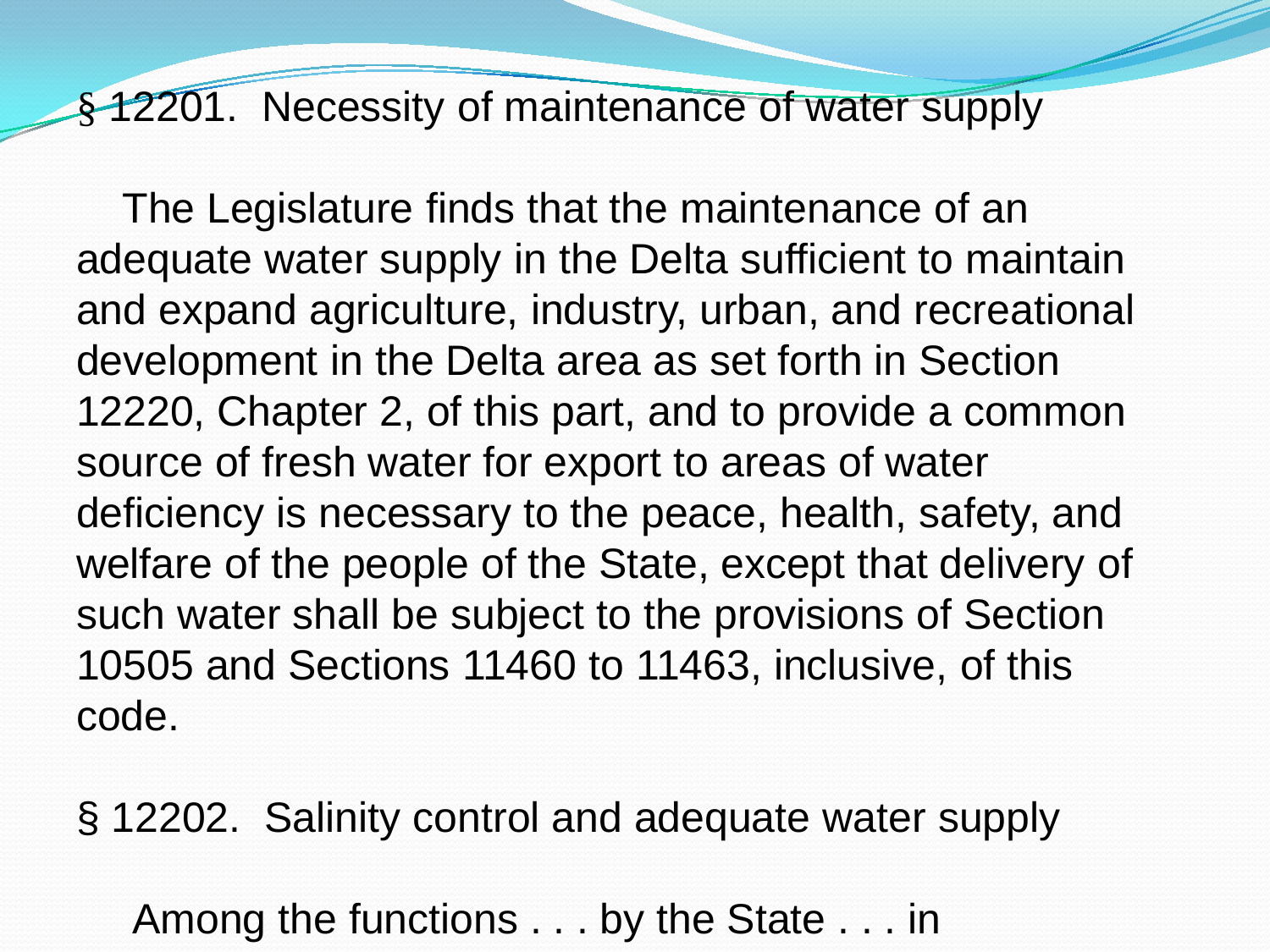State of California - Department of Water Resources - Division of Operations & Maintenance - Operations Control Office

#### **Delta Hydrology Conditions**

|  | Date      | <b>Banks</b><br>Pumping<br>Plant<br>cfs | Delta Gross<br>Channel<br><b>Depletions</b><br>cfs | <b>Rio Vista Flow</b><br><b>CTS</b> | QWEST<br>c <sub>fs</sub> | <b>Net Dolta</b><br>Outflow<br>Index<br>cfs |                                                      |       |               |  |
|--|-----------|-----------------------------------------|----------------------------------------------------|-------------------------------------|--------------------------|---------------------------------------------|------------------------------------------------------|-------|---------------|--|
|  |           |                                         |                                                    |                                     |                          |                                             | <b>Percent of Inflow Diverted</b><br>3 day<br>14 day |       | Delta         |  |
|  |           |                                         |                                                    |                                     |                          |                                             |                                                      |       | <b>Status</b> |  |
|  | 4/20/2014 | 375                                     | 1.900                                              | 4,477                               | 1,142                    | 5,429                                       | 24.9%                                                | 22.2% | ь             |  |
|  | 4/21/2014 | 467                                     | 1.900                                              | 4,959                               | 937                      | 5,697                                       | 24.5%                                                | 23.5% | p             |  |
|  | 4/22/2014 | 650                                     | 1,900                                              | 4,313                               | 725                      | 4,834                                       | 26.0%                                                | 25.3% | ь             |  |
|  | 4/23/2014 | 650                                     | 1,900                                              | 4,909                               | 624                      | 5,324                                       | 27.1%                                                | 26.9% | Þ             |  |
|  | 4/24/2014 | 125                                     | 1,950                                              | 5.572                               | 929                      | 6,281                                       | 26.4%                                                | 26.8% | ь             |  |
|  | 4/25/2014 | 125                                     | 1,950                                              | 4,470                               | 674                      | 4.943                                       | 26.1%                                                | 26.7% | b             |  |
|  | 4/26/2014 | 124                                     | 1,950                                              | 5,347                               | 3,098                    | 8,491                                       | 26.3%                                                | 26.5% | Þ             |  |
|  | 4/27/2014 | 467                                     | 1,950                                              | 5,230                               | 3,300                    | 8,579                                       | 28.2%                                                | 27.6% | ь             |  |
|  | 4/28/2014 | 220                                     | 2,000                                              | 5,418                               | 3,334                    | 8,804                                       | 28.7%                                                | 28.5% | p             |  |
|  | 4/29/2014 | 377                                     | 2,000                                              | 5,664                               | 3,228                    | 8,944                                       | 28.7%                                                | 28.9% | p             |  |
|  | 4/30/2014 | 375                                     | 2,000                                              | 5,251                               | 3,080                    | 8,379                                       | 29.2%                                                | 29.1% | ь             |  |
|  | 5/1/2014  | 375                                     | 2.000                                              | 4.003                               | 907                      | 4.697                                       | 29.0%                                                | 28.3% | b             |  |
|  | 5/2/2014  | 738                                     | 2,000                                              | 3,855                               | 764                      | 4,390                                       | 29.3%                                                | 27.6% | Ð             |  |
|  | 5/3/2014  | 837                                     | 2,050                                              | 3,344                               | 602                      | 3,699                                       | 28.4%                                                | 25.8% | ь             |  |
|  | 5/4/2014  | 728                                     | 2,100                                              | 2.663                               | 269                      | 2,694                                       | 29.1%                                                | 24.9% | Þ             |  |
|  | 5/5/2014  | 432                                     | 2.100                                              | 2.974                               | 1.761                    | 4,485                                       | 22.8%                                                | 18.8% | Þ             |  |
|  | 5/6/2014  | 63                                      | 2,100                                              | 2,815                               | 1,373                    | 3,943                                       | 18.5%                                                | 14.9% | b             |  |
|  | 5/7/2014  | 273                                     | 2.150                                              | 3.171                               | 1,352                    | 4,277                                       | 13.2%                                                | 11.1% | p             |  |
|  | 5/8/2014  | 275                                     | 2,150                                              | 2,519                               | 1,259                    | 3,520                                       | 15.0%                                                | 12.7% | Þ             |  |
|  | 5/9/2014  | 275                                     | 2,200                                              | 2.123                               | 1.123                    | 3.013                                       | 15.5%                                                | 13.0% | ь             |  |
|  | 5/10/2014 | 184                                     | 2.200                                              | 2.547                               | 1.145                    | 3.438                                       | 16.3%                                                | 13.4% | ь             |  |
|  | 5/11/2014 | 411                                     | 2,250                                              | 3,407                               | 1,369                    | 4,515                                       | 15.9%                                                | 14.0% | b             |  |
|  | 5/12/2014 | 122                                     | 2,300                                              | 3,310                               | 1,300                    | 4,437                                       | 14.4%                                                | 13.7% | ь             |  |
|  | 5/13/2014 | $\Omega$                                | 2,300                                              | 3,361                               | 1,225                    | 4,313                                       | 13.6%                                                | 13.7% | ь             |  |
|  | 5/14/2014 | $\circ$                                 | 2.350                                              | 3.173                               | 1.132                    | 4.025                                       | 13.5%                                                | 13.7% | ь             |  |
|  | 5/15/2014 | $\mathbf{o}$                            | 2,350                                              | 2,963                               | 1,071                    | 3,746                                       | 14.3%                                                | 14.4% | ь             |  |
|  | 5/16/2014 | 326                                     | 2,400                                              | 2,274                               | 949                      | 2,927                                       | 15.0%                                                | 14.7% | b             |  |
|  | 5/17/2014 | 229                                     | 2,450                                              | 2,828                               | 920                      | 3,476                                       | 15.0%                                                | 14.5% | Þ             |  |
|  | 5/13/2014 | 268                                     | 2,450                                              | 3,391                               | 644                      | 3.741                                       | 14.5%                                                | 14.0% | ь             |  |
|  | 5/19/2014 | 171                                     | 2.500                                              | 3.237                               | 452                      | 3.389                                       | 13.0%                                                | 12.7% | ь             |  |

Delta Gross Channel Depletions from Dayflow Table 3.<br>Rio Vista Flow calculated from Dayflow equation.<br>QWEST calculated from Dayflow equation.

 $N$  et Detta Ouflow Index calculated from equation as specified in D-1641, revised June 1995.

**Coordinated Operation Agreement Delta Status:** 

**(Note: below label beoins o n October 1 . 2013)** 

**<sup>c</sup>**~excess **Delt.o conditione** 

**b** = **batanced** Delta conditions

 $r$  **= excess Delta conditions with restrictions:**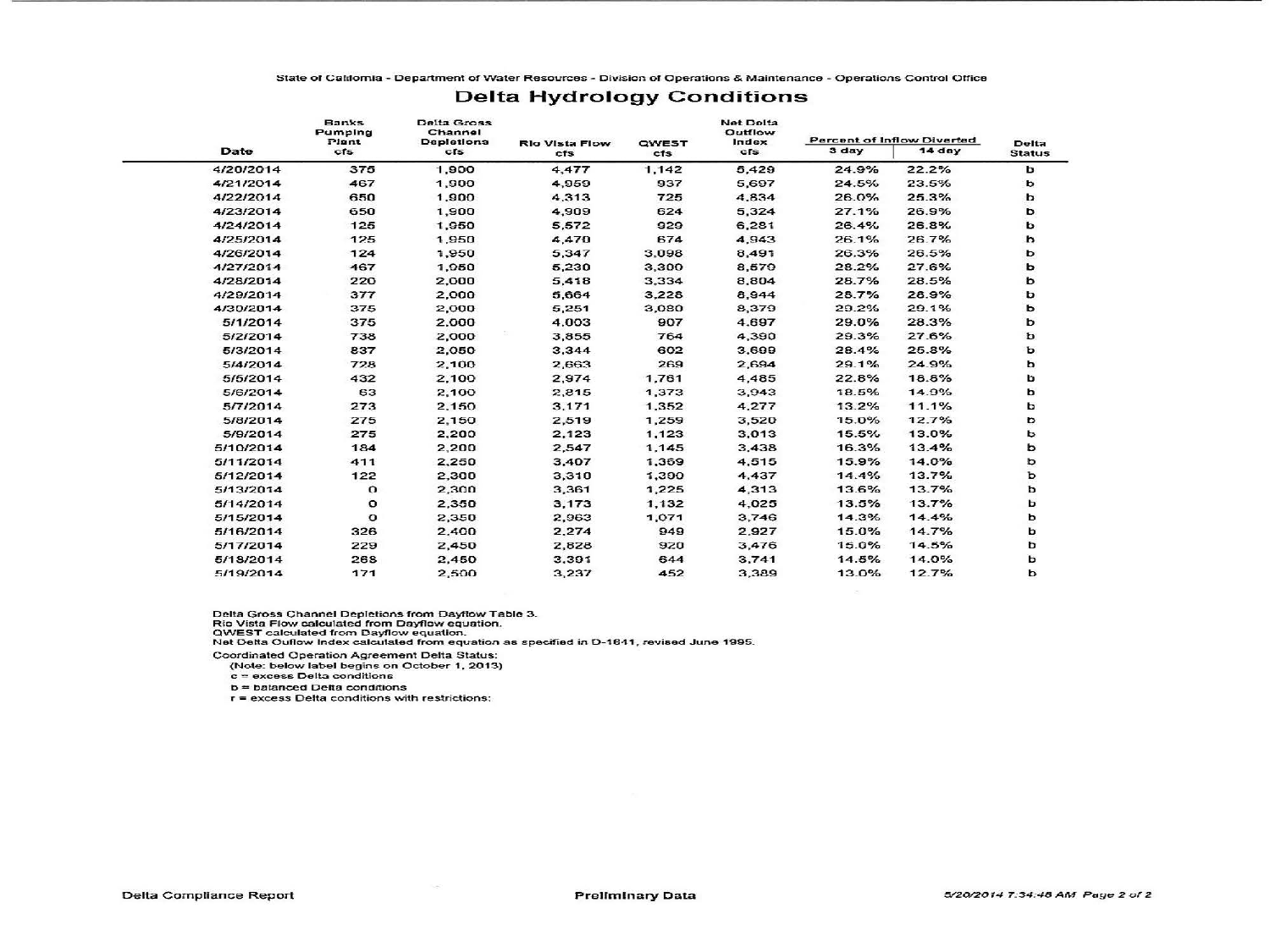## § 12203. Diversion of waters from channels of delta

 [N]o person . . . or public . . . agency or the State or the United States should divert water from the channels of the Sacramento-San Joaquin Delta to which the users within said Delta are entitled.

## § 12204. Exportation of water from Delta

 In determining the availability of water for export from the Sacramento-San Joaquin Delta no water shall be exported which is necessary to meet the requirements of Sections 12202 and 12203 of this chapter.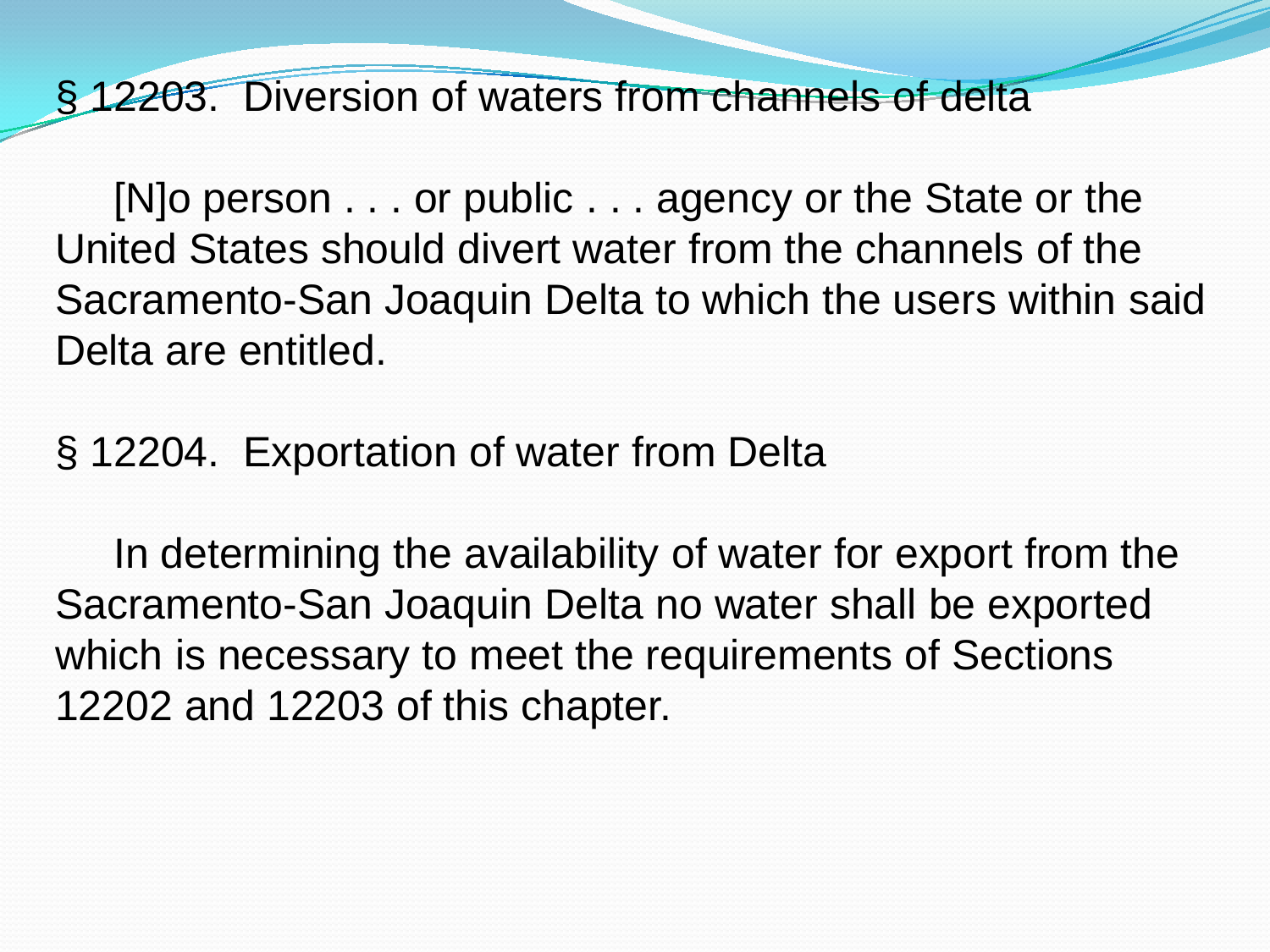§ 12205. Storage of water; integration of operation and management of release of water

 [T]he operation and management of releases from storage . . . shall be integrated to the maximum extent possible in order to permit the fulfillment of the objectives of this part.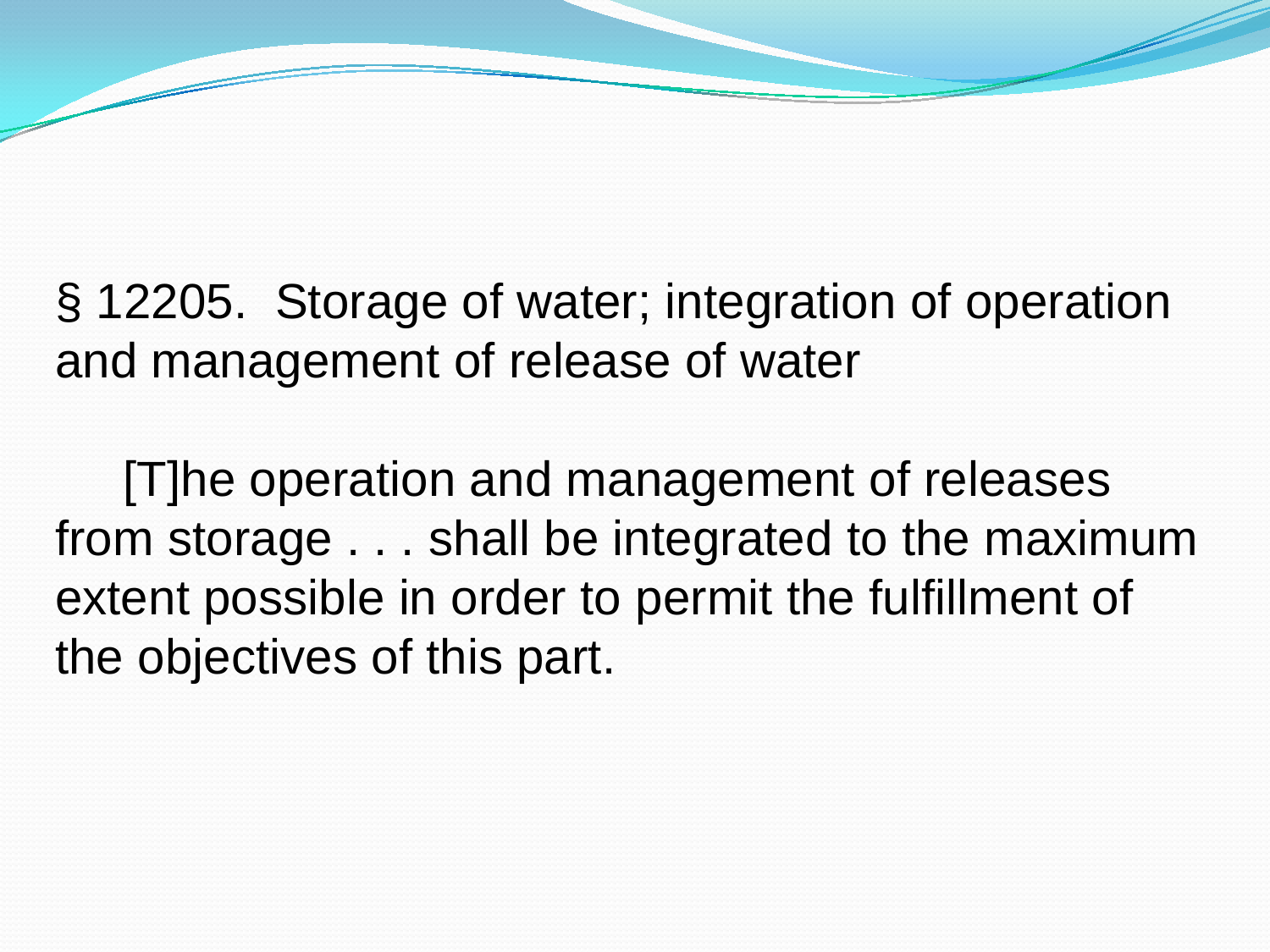Any solution should be consistent with controlling statutes, existing regulations, water right priorities and current Water Quality Control Plan.

Therefore how does one protect the preferential Delta beneficial uses, including Fish and Wildlife uses, comply with statutes and WQCP and not affect senior right holders who have a supply?